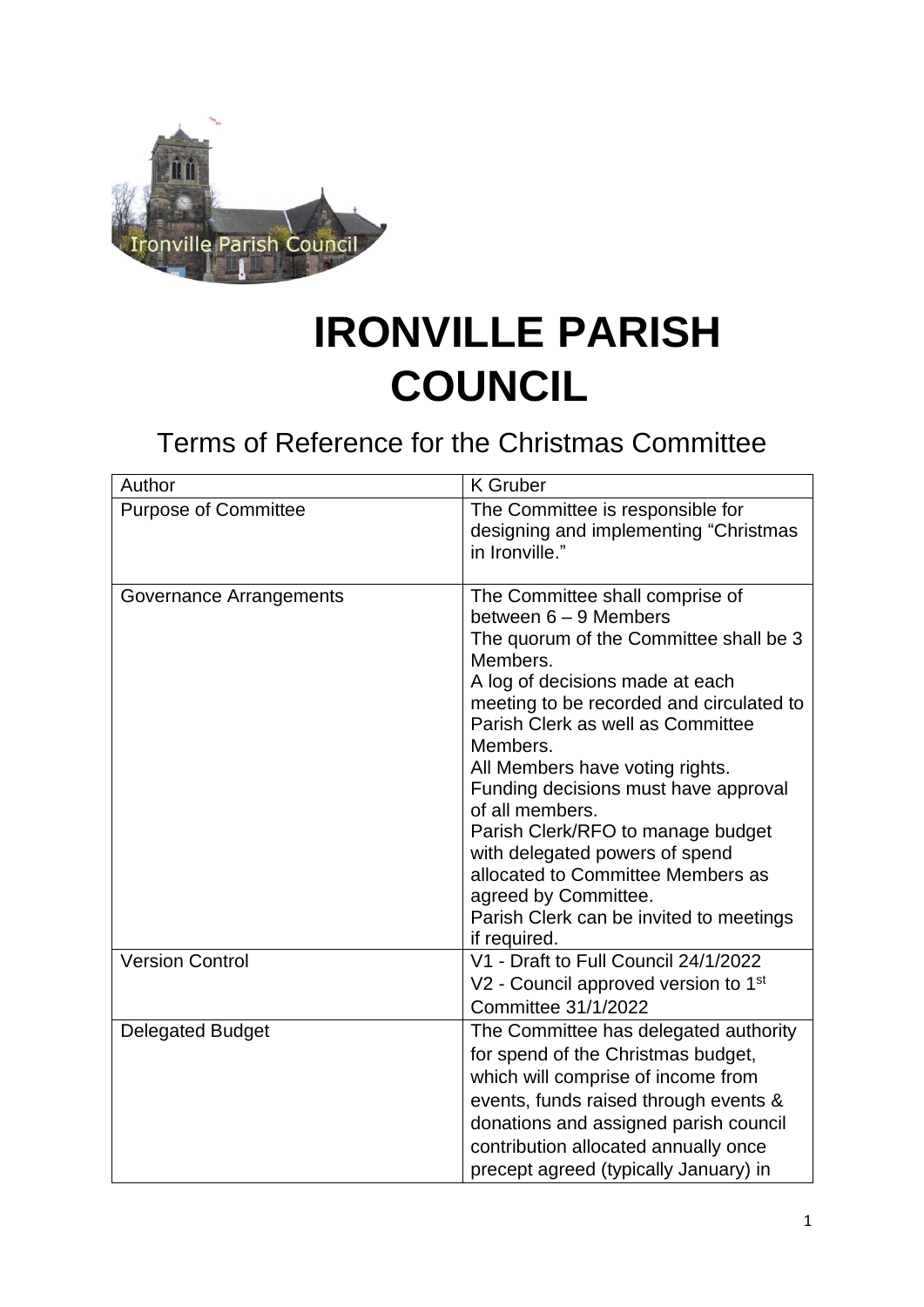| accordance with paragraph 4.1 of the<br>Council's Financial Regulations. |
|--------------------------------------------------------------------------|
|                                                                          |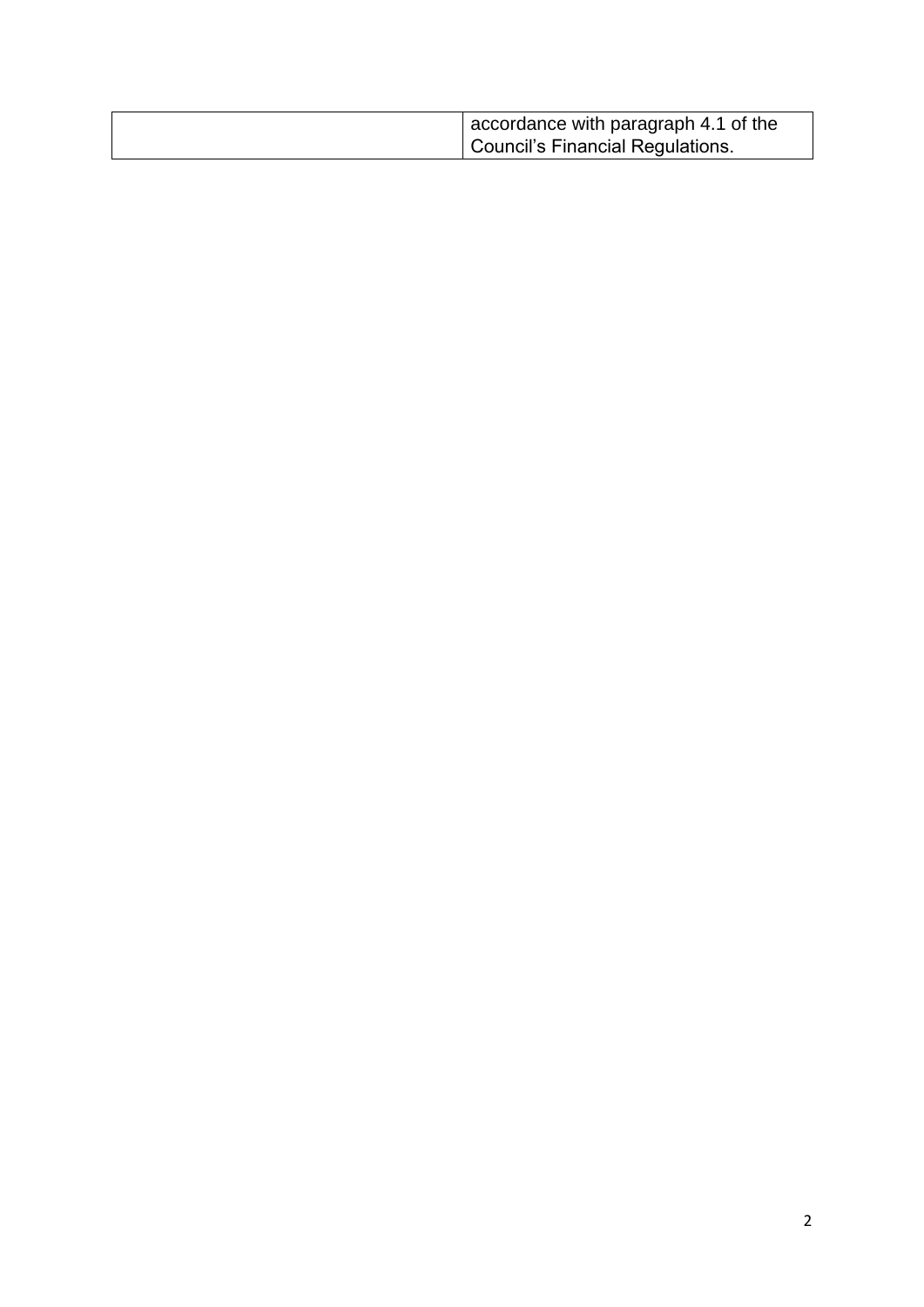## IRONVILLE PARISH COUNCIL

## Terms of Reference for the Christmas Committee

The Committee is responsible for designing and implementing an ambitious programme for Christmas which develops over time. The ambition is to make "Christmas in Ironville" an established event for residents initially but bringing in visitors to the village.

- 1. Identify annual programme of events and activities.
	- Opening Ceremony
	- Switch-on Evening
	- Festive illuminations around Ironville & Codnor Park
	- Christmas Market
	- Live entertainment
	- Meet and Greet Mr and Mrs Claus
	- Christmas meal events
	- Family events
	- Christmas Movie Night
	- Christmas costume/jumper competition
	- Lantern Walk
	- Carol singing
- 2. Carry out tendering exercise in year 1 for Christmas light switch on to ensure best value for money.
- 3. Agree annual programme by end of October for Parish Council approval in November.
- 4. Develop fully 5-year programme for increasing festive illuminations around the village.
- 5. Agree charging policy for units serving food and drinks and providing activities.
- 6. Identify budget requirements and fund-raising activities.
- 7. Communicate with all organisations in the village not just those involved in **Committee**
- 8. Manage the Christmas budget from fund raising, donations and parish council contribution
- 9. Review and implement H&S risk assessments; manage permissions from appropriate organisations
- 10. Develop and implement supporting procedures for all events in accordance with recommended practice and legal guidance.
- 11. Commission, receive, consider reports received from other working groups, advisors, external organisations, companies and or similar bodies in relation to the Committee's remit.
- 12. Appoint Chair, Vice-Chair & decision logger annually